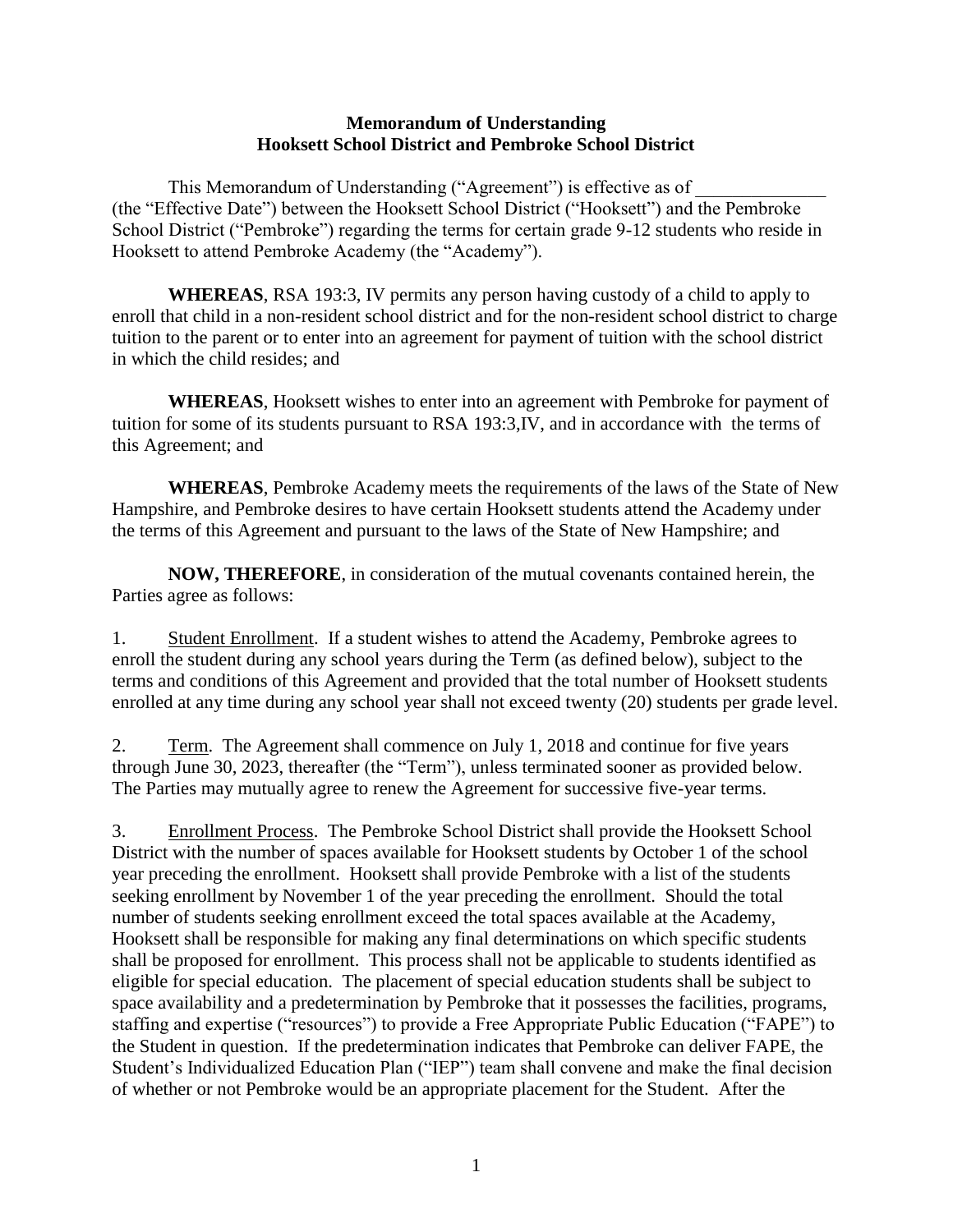decision is made that Pembroke is an appropriate placement, Pembroke shall thereafter be responsible for providing case management and for all IEP and Section 504 Team processes. A Hooksett representative shall be invited to all Team meetings and shall be the designated Local Education Agency ("LEA") representative for Hooksett. When the decision has been made that a Student's needs cannot be met by Pembroke, it shall be Hooksett's responsibility to determine the Student's appropriate placement.

4. Reservation of Rights. Pembroke reserves the right and sole discretion to give enrollment priority to its own residents and to determine the number of spaces available to Hooksett based upon space needs, enrollment projections, program availability, staffing, budgetary limitations, and the collective resources of the district. Further, Pembroke reserves the limited right to deny enrollment of any student who is subject to a current suspension-expulsion or who has a significant history of drug use, material misconduct and/or violence. To assist Pembroke in confirming enrollment, at the time Hooksett provides Pembroke a list of students seeking enrollment as set forth in paragraph 3, above, the Hooksett superintendent shall certify, in writing, that the student(s) is not subject to a current suspension-expulsion, has no significant history of drug use, material misconduct and/or violence and otherwise meets Pembroke's enrollment requirements.Notwithstanding, Pembroke reasonably anticipates, without guarantee, that for the initial term of this agreement it will be able to provide Hooksett with approximately twenty (20) spaces for incoming freshmen each year. The Parties recognize that either district may enter into other agreements with other school districts regarding the enrollment of high school students and that residents of Hooksett may enroll elsewhere (other than Pembroke) in accordance with the laws of the State of New Hampshire.

5. Equal Access. Pembroke agrees that during the Term (as defined below) it will provide each Student who enrolls in Pembroke Academy with equal access to all educational, cocurricular, extra-curricular, scholarship and athletic opportunities and programs. Pembroke represents that the Academy qualifies, and will continue to do so during the Term, as an approved school under the laws of the State of New Hampshire for purposes of enrollment and attendance.

6. Tuition. Each year of this Agreement Pembroke shall charge Hooksett a per pupil base tuition rate (the "Base Tuition"). The Parties agree that the Base Tuition is intended to cover only the costs of providing regular education to each Student enrolled at the Academy, which costs do not include (a) the transportation of any Student for any reason or (b) any extraordinary educational costs such as special education services. The Base Tuition shall be recalculated and adjusted each year based upon the changes in Pembroke's operating budget in the then current fiscal year. By November 1st of each year, Pembroke shall supply Hooksett with a written estimate of Base Tuition for the ensuing school year. To the extent the tuition rate charged by Pembroke exceeds the tuition contribution set by the Hooksett School Board, Pembroke agrees to bill and collect such sums from the parent/guardian of the student. The Parties agree that execution of an agreed-to tuition payment contract by the parent/guardian shall be a condition precedent to enrollment.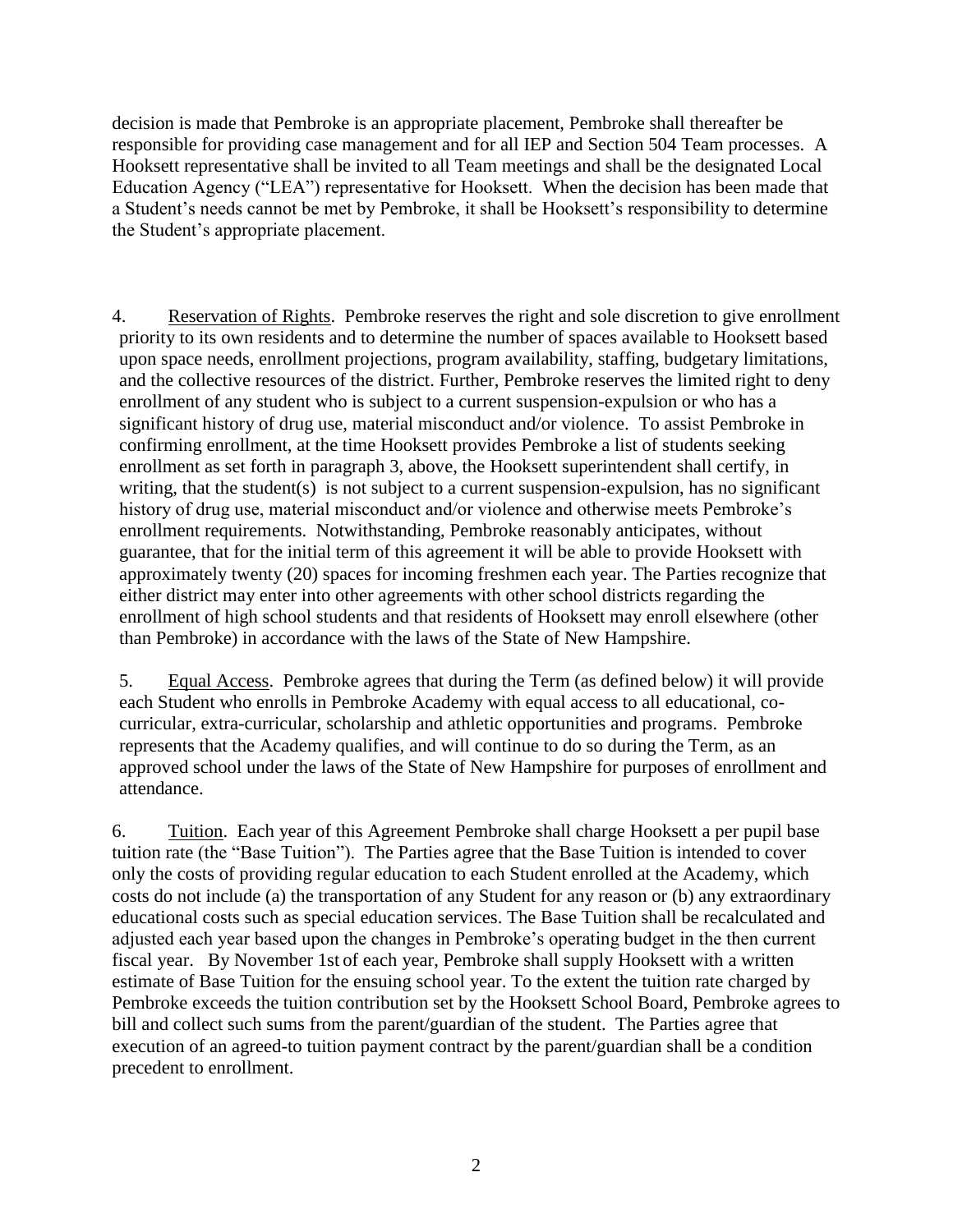7. Supplemental Tuition. In addition to the Base Tuition, Hooksett agrees to pay supplemental special education tuition (the "Supplemental Tuition") for each student identified as needing special education services, whether such services are provided during the academic school year or the extended school year. The amount of Supplemental Tuition shall be based upon the cost, per unit, of any special education services provided to the Student, including but not limited to costs related to the evaluation of a student and any costs incurred as a result of services imposed under Section 504 of the federal Rehabilitation Act or any similar law. Pembroke will provide Hooksett with an estimate of the unit costs for such services in November and will adjust such estimates, if necessary, in May of the applicable school year. In addition to the Supplemental Tuition, Hooksett shall cover all costs for one- on-one nurses/aides/ paraprofessional services, adaptive technology and all costs associated with any out-of-district placements. Not more than every two years, the Hooksett Superintendent may request that the Special Education Directors of each District meet and confer to determine the per unit costs for related services and to ensure such charges equitably compensate Pembroke for such services.

8. Legal Expenses. Hooksett shall be responsible for the costs of retaining its own legal representation in special education and 504 matters pertaining to Hooksett students which result in a due process hearing. Pembroke shall be responsible for defending itself against allegations by third parties, parents, guardians or students that it has engaged in any form of disability-based discrimination. In the event that Hooksett is the subject of a complaint to the Office for Civil Rights regarding conduct by Pembroke, Pembroke shall be responsible for the costs of responding to the complaint. In the event that Pembroke is the subject of a complaint to the Office for Civil Rights regarding conduct by Hooksett, Hooksett shall be responsible for the costs of responding to the complaint.

9. Tuition Payments. Hooksett agrees to pay any and all tuition in three annual payments: (1) the first payment shall be a minimum of 25% of the total annual tuition payment (i.e., Base Tuition plus any Supplemental Tuition) and shall be paid by October 15 of each year; (2) the second payment shall be for 50% of the total annual tuition payment and shall be paid by February 15 of each year, and (3) the third payment shall be for 25% of the total annual tuition payment and shall be paid by May 1 of each year. Hooksett shall pay any and all tuition due based on the enrollment of each Student in Pembroke for an entire school year. In the event a Student is not enrolled for an entire school year, the applicable Base Tuition and any Supplemental Tuition due to Pembroke will be a pro-rated amount that reflects the number of days the Student was actually enrolled in Pembroke. Notwithstanding the foregoing, the tuition due for any Student who is expelled will equal the Base Tuition and any Supplemental Tuition due for the entire semester in which the Student was most recently enrolled, regardless of the number of days he or she was actually in attendance. Furthermore, there will be no pro-ration of tuition in the event a Student is suspended.

10. Tuition Reconciliation. The purpose of tuition reconciliations shall be to adjust tuition amounts charged or owing due to changing enrollment throughout a school year. The total Student enrollment shall be calculated on October 1 of each school year, and any and all tuition, including the Base Tuition and Supplemental Tuition, shall be assessed as of that date. Reconciliation shall occur twice during the school year: (1) by February 1 and (2) by May 31.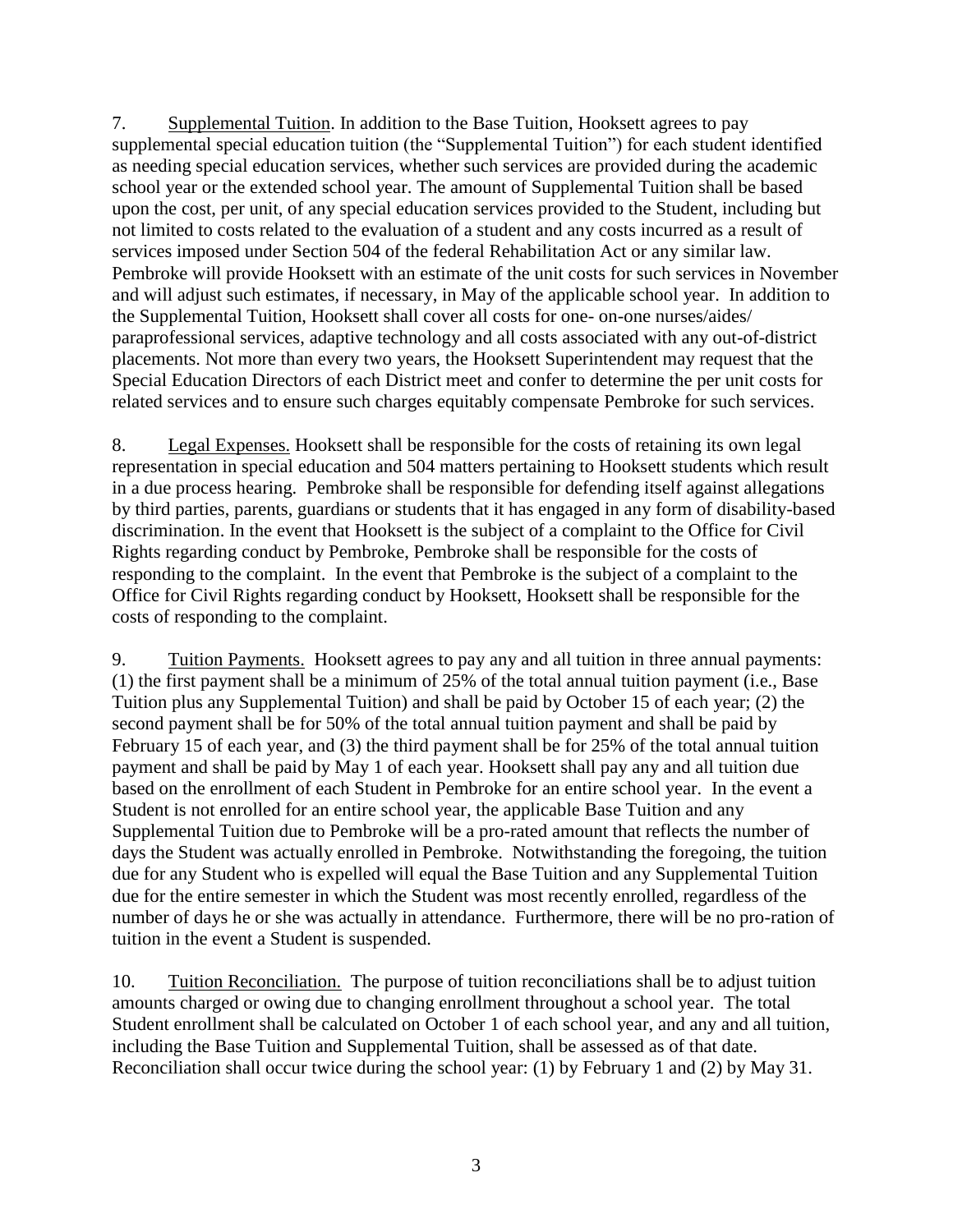Any paid tuition that must be pro-rated as set forth above shall be refunded or credited to Hooksett by these dates, whichever is applicable.

11. Governmental Aid. Any governmental aid will be credited to the Student's district of residence (i.e., Hooksett). Pembroke shall supply Hooksett with any service logs or other documentation required for application for Medicaid reimbursement.

12. Financial Records. Hooksett or its representative shall be provided with access to the accounting of records, data, and reports relied upon to calculate or finalize costs billed to Hooksett under this Agreement. The Pembroke School Board shall report the Academy's expenditures on the New Hampshire State Department of Education DOE-25 separately from its other schools, defining the Academy's costs.

13. Rules; Discipline; Records. The Parties agree that all Students will be subject to all applicable rules and regulations of Pembroke during the term of this Agreement, which Pembroke may enforce regardless of residency. Pembroke reserves the right to take disciplinary action, up to and including expulsion of a Student from the Academy in accordance with its rules and regulations and the laws of the State of New Hampshire. However, the Hooksett Superintendent shall be copied on any written notice of disciplinary action or hearing of a Hooksett Student.

Hooksett agrees to provide Pembroke with full access to any and all records regarding a Student's education prior to enrollment in Pembroke. This includes, but is not limited to, academic records, health records, and discipline records. A Student must meet Pembroke's enrollment requirements (health examinations, immunizations, etc.) prior to attending the Academy.

14. Dispute Resolution. Should either party have a complaint as to the operation or interpretation of this Agreement, that complaint shall be stated in writing to the Superintendent of Schools for the other party and each Superintendent shall work together to resolve the issue. If the Superintendents cannot resolve the dispute, it shall be presented to the School Boards which shall jointly seek to resolve the issue. Should resolution prove impossible at the board level, the issue shall be referred to a private mediator jointly selected by the superintendents and paid for jointly by the districts. Should resolution prove impossible by the mediator, the issue shall be referred to the State Board of Education for a decision in accordance with administrative rules Ed 200, which decision may be appealed to a court of competent jurisdiction.

15. Termination. This Agreement terminates at the end of the Term or by mutual agreement. Upon termination of the Agreement, in any event, Pembroke agrees to allow any Student who is enrolled on the date of termination to continue attending the Academy until graduating from the Academy, subject to applicable graduation requirements and the laws of the State of New Hampshire, provided that Hooksett timely pays any tuition due under the terms of this Agreement, which terms the Parties agree shall survive termination with respect to such Students. Notwithstanding, the Parties shall meet not less than 90 days prior to the expiration of this agreement to discuss the possible extension thereof.